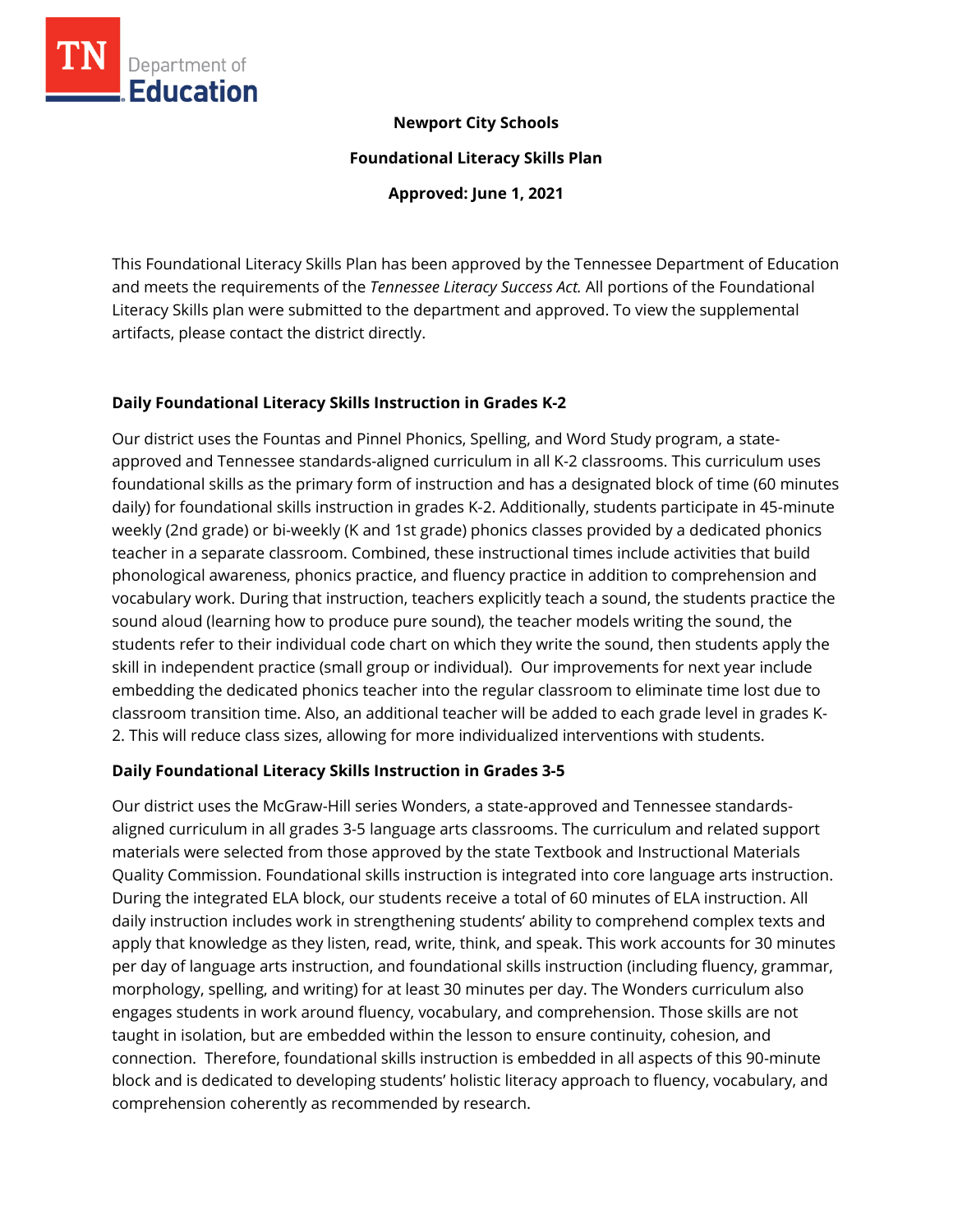Department of **Education** 

#### **Approved Instructional Materials for Grades K-2**

McGraw Hill - K-5 Wonders

### **Approved Instructional Materials for Grades 3-5**

McGraw Hill - K-5 Wonders

# **Universal Reading Screener for Grades K-5. This screener complies with RTI<sup>2</sup>and Say Dyslexia requirements.**

Our district uses AimsWebPlus for the universal reading screener in grades K-5. AimsWebPlus complies with the requirements set forth by both § 49-1-229 and Tennessee's RTI2 framework manual. AimsWebPlus is appropriate for students in PreK through third grades, and offers us the opportunity to assess students' basic reading skills three times each academic year.

#### **Intervention Structure and Supports**

In the fall, winter and spring, all students are given a universal screener (AimsWebPlus) to measure basic reading skills appropriate to their specific grade level. School level data teams, consisting of classroom teachers, interventionists, RTI2 coordinator, school psychologist, special education teachers, ESL teachers and administrators, review universal screening results. Data from the screener, along with other relevant information, are used to determine individual student needs and tiered intervention placement/grouping. Screener results are also used to guide Tier I classroom instruction.

Students scoring between the 0-25th percentile may be identified as "at-risk" and in need of Tier II or III reading intervention. Specific skill area deficits detected through universal screening and other relevant data are used to place students in small groups to receive intervention targeted at closing the skill gap in their particular area(s) of greatest need. Students that need Tier II or III services receive daily, small-group intervention for 30 or 45 minutes, depending on grade level.

Strategic reading interventions available in the district to support Tier II and III students include: Beyond the Code, Explode the Code, Fundations, My Sidewalks, ReadingPlus, Seeing Stars, Sounds Sensible, S.P.I,R.E., SRA, Visualizing and Verbalizing and Wilson. While these materials are primarily used during the daily, small-group intervention time, our regular ELA curriculum contains leveled materials that can be used to differentiate Tier I instruction for "at-risk" students as well.

Once Tier II or III services begin, skill specific progress monitoring through AimsWebPlus occurs weekly or biweekly. Data teams review student progress every 4.5 weeks, taking into consideration AimsWebPlus monitoring results, other relevant assessment data, attendance, social-emotional factors and engagement. Data teams determine if the current Tier II/III intervention services are appropriate or need to be modified.

Along with informing Tier II/III placements, AimsWebPlus results help identify students who need additional screening with survey level and diagnostic assessments to determine if they exhibit characteristics of dyslexia. Examples of such additional assessments used by our district include the PASS and PWRS. Students who exhibit characteristics of dyslexia receive S.P.I.R.E. interventions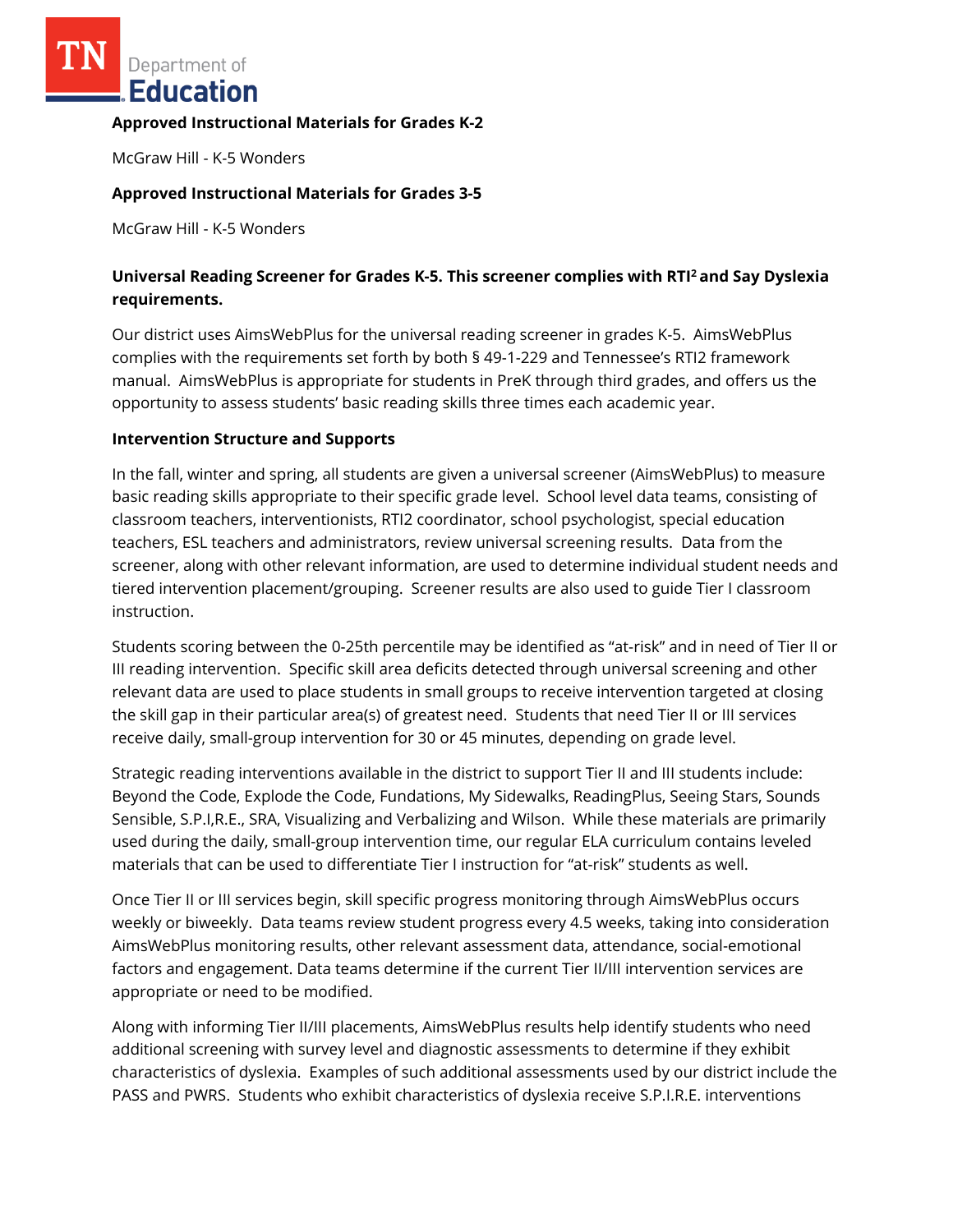Department of Education

because they are explicit, systematic and cumulative, multisensory, language-based and aligned to individual student needs, as outlined in the state's "Say Dyslexia" law.

All Tier II and III reading intervention occurs daily during a grade-level specific time designated in the school's master schedule. This time is used to strengthen individual students' skill deficit(s) with one of the aforementioned intervention programs and also to conduct progress monitoring.

## **Parent Notification Plan/Home Literacy Reports**

Our district provides individual universal screening results to every student's family three times a year. Along with AimsWebPlus results, parents/guardians of students receiving Tier II or III services are notified that their child has a significant reading deficiency. This written notification explains how the reading deficiency was identified through a universal screener. Additionally, parents/guardians are told how the skill gap(s) will be addressed, including whether Tier II or III services will be provided and the amount of time each day the student will spend on tiered intervention. Suggestions for no-cost activities that families can do to support their child's reading at home are provided. For parents/guardians of K-5 students, information about the importance of reading on grade level by the end of third grade is also included.

After each data team meeting, parents/guardians of Tier II or III students receive information about their child's progress or lack thereof. This regular communication, which is sent out approximately every 4.5 weeks, includes progress monitoring results, along with data team decisions for each student. Parents/guardians are told whether their child is making sufficient progress or not, and whether the current intervention plan will continue with or without modification.

Separate notification is sent to parents/guardians of students that exhibit characteristics of dyslexia. This written notification identifies the particular areas of reading deficits and explains that their child is or will be receiving dyslexia specific reading intervention. Parents/guardians are also provided with current information and resources related to dyslexia.

All parent notification related to tiered interventions and characteristics of dyslexia aims to be understandable and parent-friendly. Parents/guardians are encouraged to reach out to the RTI2 coordinator with any questions or concerns.

### **Professional Development Plan**

Teachers in our district will participate in the free and optional Reading 360 Early Literacy Training series developed by the Tennessee Department of Education. Our plan for providing PD for all K-5 teachers is as follows:

April/May 2021- All teachers in grades K-3 will engage in Week 1 of the Early Literacy Training series, asynchronously. This training will focus on foundational reading development and instruction and is grounded in a phonics-based approach. We will ensure that participating educators earn a completion certificate prior to starting Week 2 work in June.

June 2021- Our district has registered for the cohort-based in person training offered as Week 2 of the Early Literacy Training series for all teachers in grades K-3. The participating teachers will also include interventionists. This week will emphasize practical classroom application of research